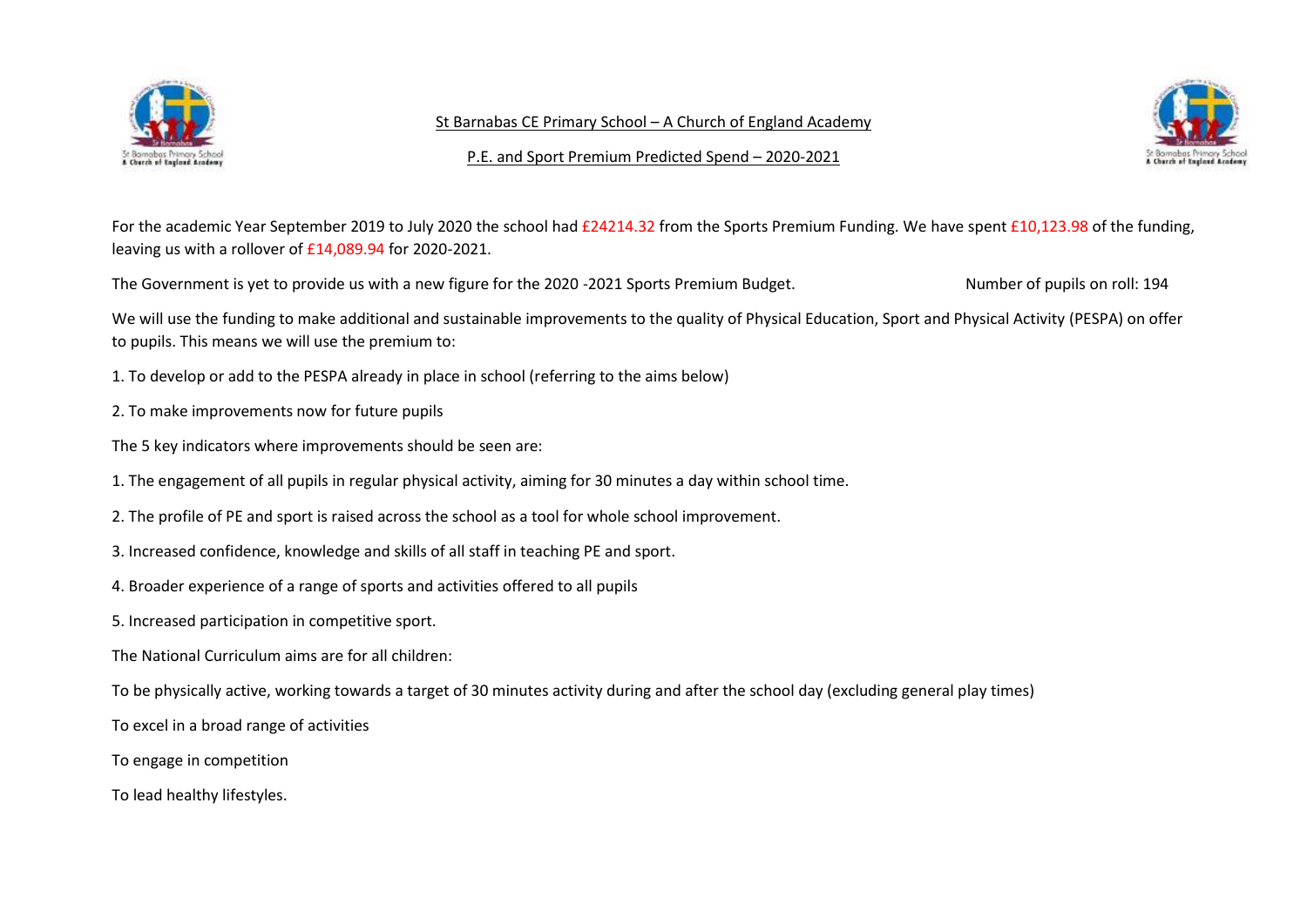We aim to meet the curriculum expectations with the help of the Sport Premium Funding by providing: - A more inclusive curriculum - A growth in traditional and alternative sports - Improvements in our partnership work with other schools - Creating links with other subjects that contribute to pupils' overall achievement and their greater social, spiritual, moral and cultural skills

## **Predicted Spend for 2020 -2021**

| <b>Key Indicator Area</b>                                                                                                                                                                                                      | Key area/resource for spending                                                                                                                                                                                                                       | <b>Total predicted spend</b>                                     |
|--------------------------------------------------------------------------------------------------------------------------------------------------------------------------------------------------------------------------------|------------------------------------------------------------------------------------------------------------------------------------------------------------------------------------------------------------------------------------------------------|------------------------------------------------------------------|
| Key Indicator 1 - The engagement of all pupils in regular physical activity - Chief<br>Medical Officer guidelines recommend that primary school children undertake<br>at least 30 minutes of physical activity a day in school | PE Equipment and resources<br>SEN and PP Club provision<br>Further swimming provision (extra term for<br>$\bullet$<br>Y3 and {PP/SEN KS2)<br><b>MUGA</b><br>$\bullet$                                                                                | £600.00<br>£500.00<br>£3000.00<br>Total - £4100.00<br><b>TBC</b> |
| Key Indicator 2 - The profile of PE and sport being raised across the school as a<br>tool for whole school improvement                                                                                                         | Specialist PE and CPD cover<br>Sports Leaders/Ambassadors uniform<br>Staff Kit to be worn in all PE lessons                                                                                                                                          | £1000.00<br>£80.00<br>£200.00<br>Total - £1280.00                |
| Key Indicator 3 - Increased confidence, knowledge and skills of all staff in<br>teaching PE and sport                                                                                                                          | CPD and Supply Cover<br>Primary PE Passport App<br>I-Pads/Tablets to access Primary PE App                                                                                                                                                           | £300.00<br>£550.00<br>£1000.00<br><b>Total - £1850.00</b>        |
| Key Indicator 4 - Broader experience of a range of sports and activities offered<br>to all pupils                                                                                                                              | Year 6 PGL Visit (subsidised)<br>22 pupils @ £50.00 + 8 pupils (PP) @ £100.00<br>Year 5 PGL Visit (subsidised)<br>$\bullet$<br>24 pupils @£50.00 + 6 pupils (PP) @ £100.00<br>Rock and River subsidy for OAA visit @£10.00<br>$\bullet$<br>per child | £1900.00<br>£1800.00<br>£600.00<br>Total - £3300.00              |
| Key Indicator 5 - Increased participation in competitive sport                                                                                                                                                                 | SLA Agreement with School Games Organiser<br><b>DPSSA Subscription</b>                                                                                                                                                                               | £1800.00<br>£500.00<br>Total - £2300.00                          |
| Total income from rollover from 2019-2020                                                                                                                                                                                      | £14089.94                                                                                                                                                                                                                                            |                                                                  |
| Total income from new Sports Premium Funding 2020-2021                                                                                                                                                                         | <b>ETBC</b>                                                                                                                                                                                                                                          |                                                                  |
| <b>Total Overall Predicted Spend / Expenditure</b>                                                                                                                                                                             | £12830.00 (Without MUGA - £1259.94 left from roll over without new budget)                                                                                                                                                                           |                                                                  |